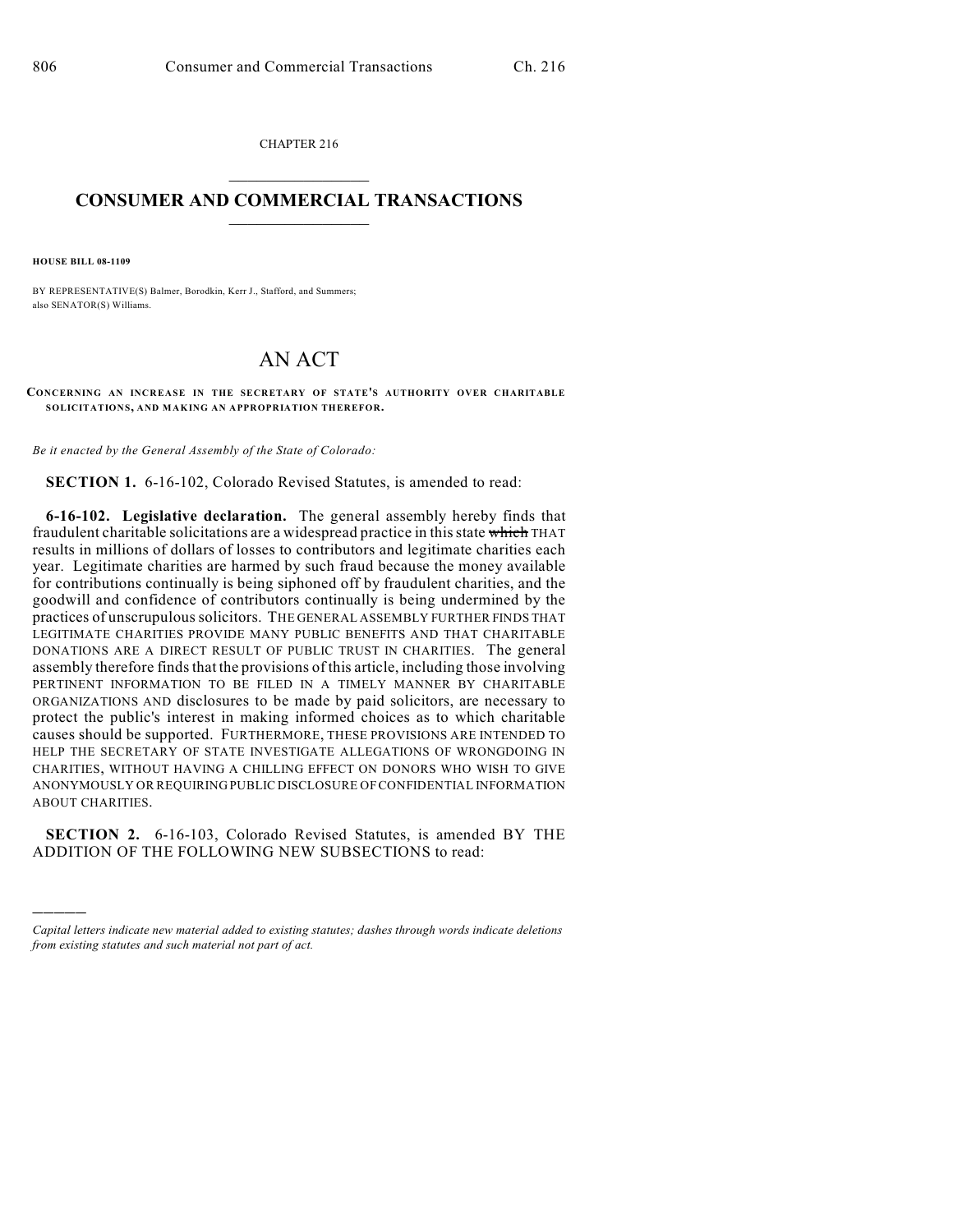Ch. 216 Consumer and Commercial Transactions 807

**6-16-103. Definitions.** As used in this article, unless the context otherwise requires:

(9.5) "RECORDS" MEANS BOOKS, FINANCIAL STATEMENTS, PAPERS, CORRESPONDENCE, MEMORANDA, AGREEMENTS, OR OTHER DOCUMENTS OR RECORDS THAT THE SECRETARY OF STATE DEEMS RELEVANT OR MATERIAL TO AN INQUIRY.

(11.5) "SUSPEND" MEANS THAT A CHARITABLE ORGANIZATION, PROFESSIONAL FUND-RAISING CONSULTANT, OR PAID SOLICITOR IS PROHIBITED FROM SOLICITING CONTRIBUTIONS, PROVIDING CONSULTING SERVICES IN CONNECTION WITH A SOLICITATION CAMPAIGN, OR CONDUCTING A SOLICITATION CAMPAIGN IN COLORADO.

**SECTION 3.** 6-16-110.5 (3), Colorado Revised Statutes, is amended to read:

**6-16-110.5. Secretary of state - dissemination of information - cooperation with other agencies - rules.** (3) The secretary of state shall have the authority to promulgate rules as needed for the effective implementation of this section, including but not limited to:

(a) Providing for the extension of filing deadlines; and

(b) Providing for the online availability of forms required to be filed pursuant to sections 6-16-104 to 6-16-104.6; and

(c) PROVIDING for the electronic filing of required forms, including the acceptance of electronic signatures;

(d) The secretary of state shall have the authority to mandate MANDATING electronic filing and to provide PROVIDING, in the secretary of state's discretion, for exceptions to mandatory electronic filing; AND

(e) SETTING FINES FOR NONCOMPLIANCE WITH THIS ARTICLE OR RULES PROMULGATED PURSUANT TO THIS ARTICLE. THE FINE FOR SOLICITING WHILE UNREGISTERED SHALL NOT EXCEED THREE HUNDRED DOLLARS PER YEAR FOR CHARITIES OR ONE THOUSAND DOLLARS PER YEAR FOR PAID SOLICITORS.

**SECTION 4.** Article 16 of title 6, Colorado Revised Statutes, is amended BY THE ADDITION OF THE FOLLOWING NEW SECTIONS to read:

**6-16-111.5. Investigations.** WHENEVER THE SECRETARY OF STATE OR THE SECRETARY OF STATE'S DESIGNEE BELIEVES THAT A VIOLATION OF THIS ARTICLE HAS OCCURRED, THE SECRETARY OF STATE OR THE SECRETARY OF STATE'S DESIGNEE MAY INVESTIGATE ANY SUCH VIOLATION. UPON DEMAND, RECORDS SHALL BE MADE AVAILABLE AND PRODUCED TO THE SECRETARY OF STATE FOR INSPECTION. SUCH RECORDS SHALL NOT BE SUBJECT TO DISCLOSURE PURSUANT TO PART 2 OF ARTICLE 72 OF TITLE 24, C.R.S.; EXCEPT THAT PUBLIC RECORDS ABOUT PERSONS SUBJECT TO THIS ARTICLE PREPARED BY THE SECRETARY OF STATE OR THE SECRETARY OF STATE'S DESIGNEE ARE SUBJECT TO DISCLOSURE PURSUANT TO PART 2 OF ARTICLE 72 OF TITLE 24, C.R.S.